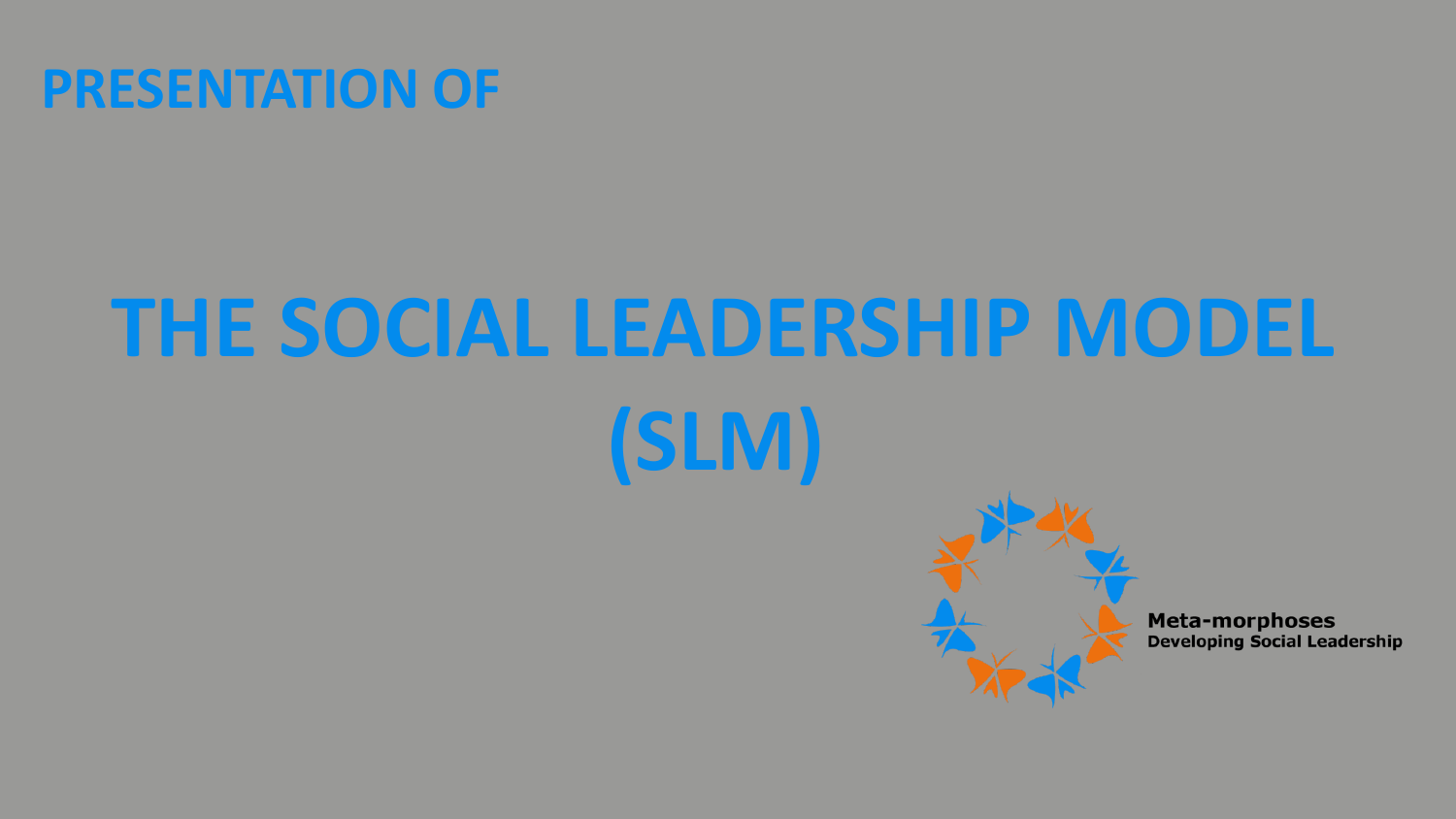# **COMPONENTS OF THE SOCIAL LEADERSHIP MODEL**

Personal & Interpersonal skills Developing congruence, empathy, acceptance

> Diplomacy & Mediation Finding simple solutions to complex issues



Building Teams & Communities Serving a social cause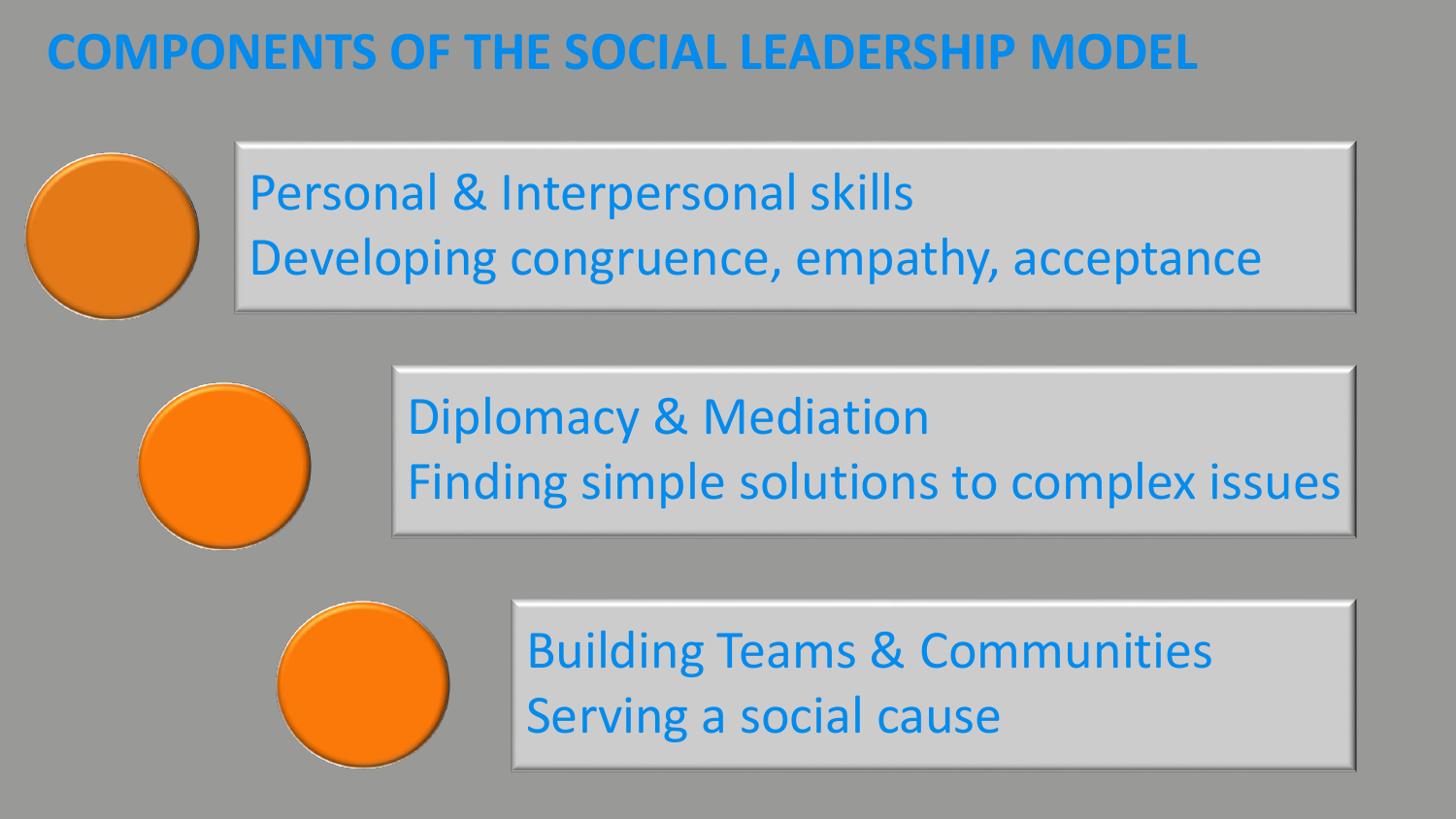# **COMPONENT 1: Personal & Interpersonal skills THE NECESSARY CONDITIONS FOR GROWTH AND EMPOWERN**

- **CONGRUENCE** synonyms: genuineness, authenticity, honesty. Showing your true self, what you really think, feel.
- **EMPATHY:** active listening to connect with the person, seeing the world from the perspective of the other person.
- **ACCEPTANCE** antonyms: labelling, judgment, prejudice, discrimination.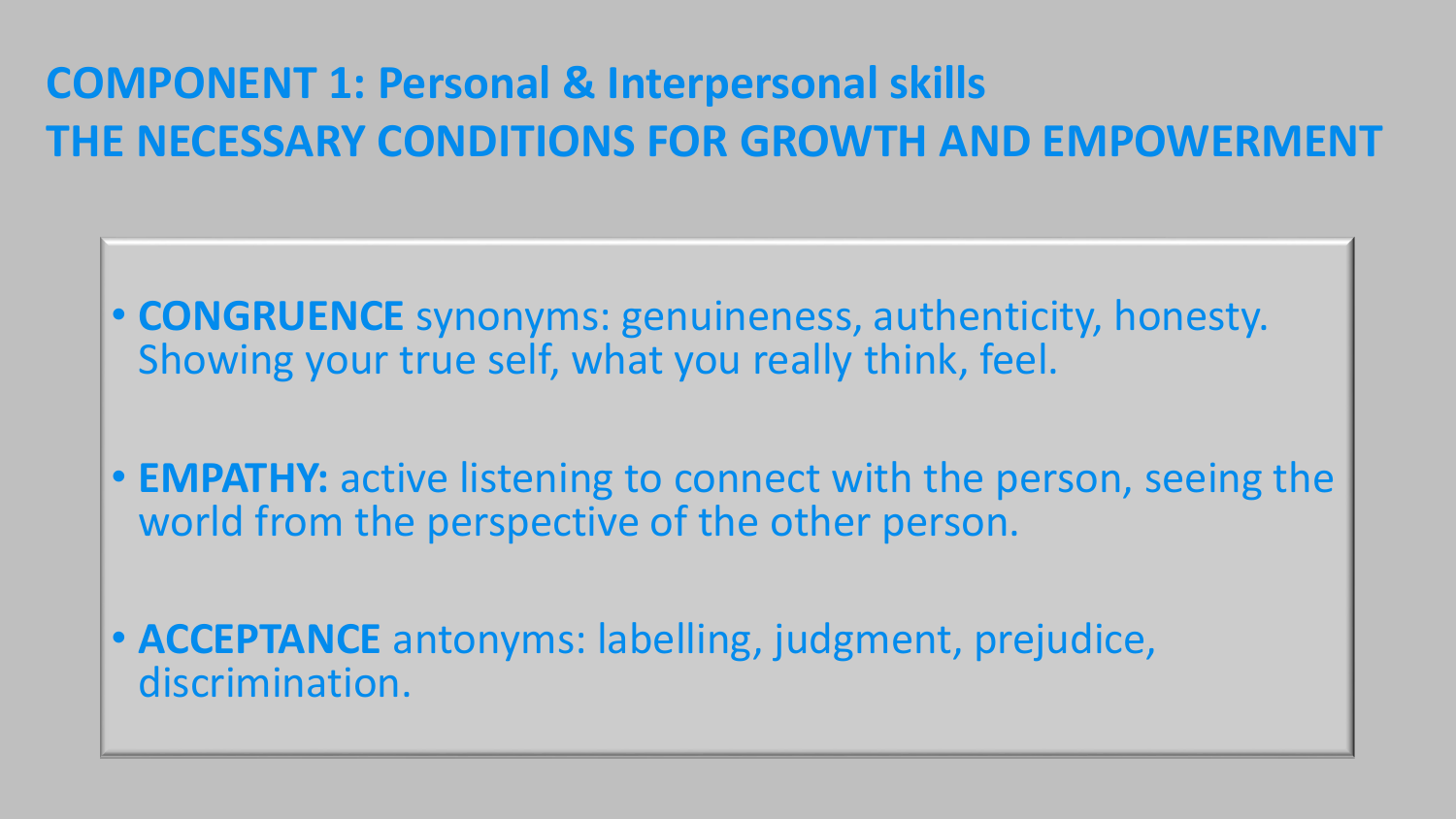# **COMPONENT 1: Personal & Interpersonal skills THE NECESSARY CONDITIONS FOR GROWTH AND EMPOWERMENT**

- Decades of scientific research in the field of humanistic psychotherapy have proved that these three conditions help people to grow and thrive.
- The most eminent psychotherapists of the 20<sup>th</sup> century such as Abraham Maslow and Carl Rogers dedicated their lives in researching what it takes for people to actualise and be constructive.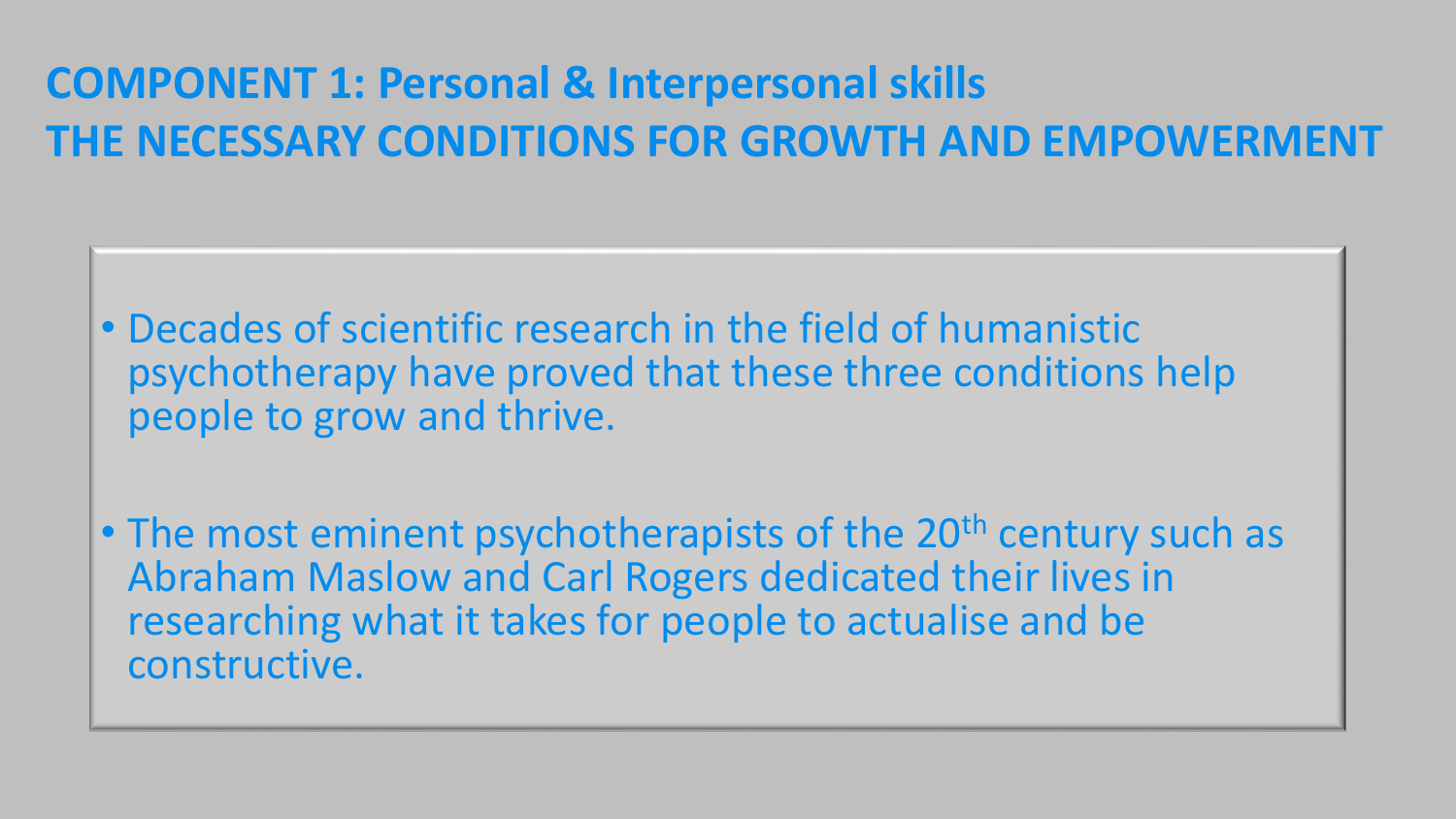# **COMPONENT 1: Personal & Interpersonal skills THE NECESSARY CONDITIONS FOR GROWTH AND EMPOWERMENT**

**What can you achieve with these three conditions in your working environment?**

- Open communication
- Healthy interpersonal relationships among employees
- Self-directiveness / self-management of teams
- Engagement, motivation, empowerment and growth of Human Resources.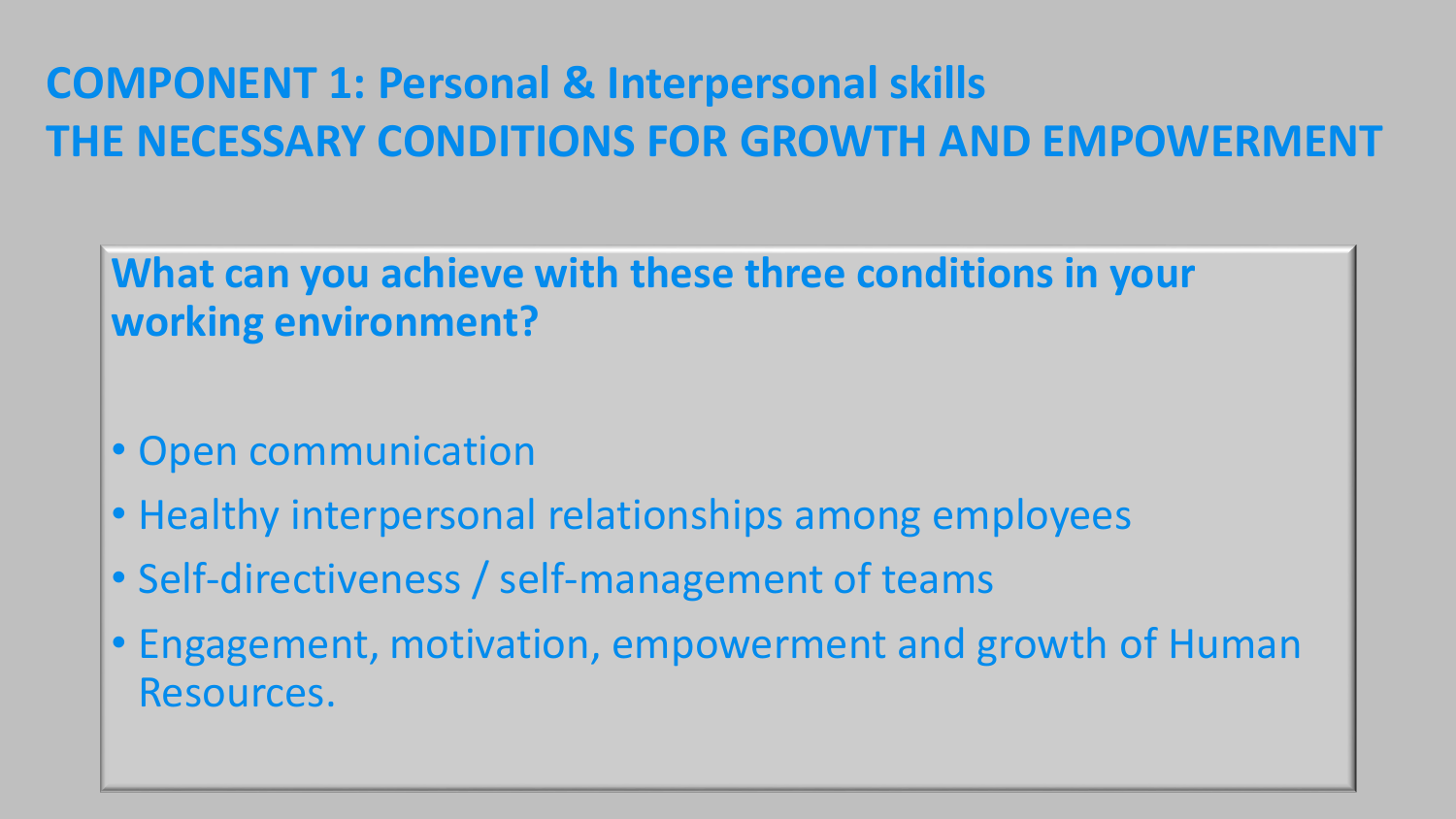#### **COMPONENT 2: Diplomacy & Mediation FINDING SOLUTIONS TO COMPLEX ISSUES**

Very often issues escalate to complicated and complex problems because the parties adopt the "I am right and your are wrong" perspective.

**How to break the impasse?**

You can use either authority, if you are in a higher hierarchical level, or diplomacy & mediation.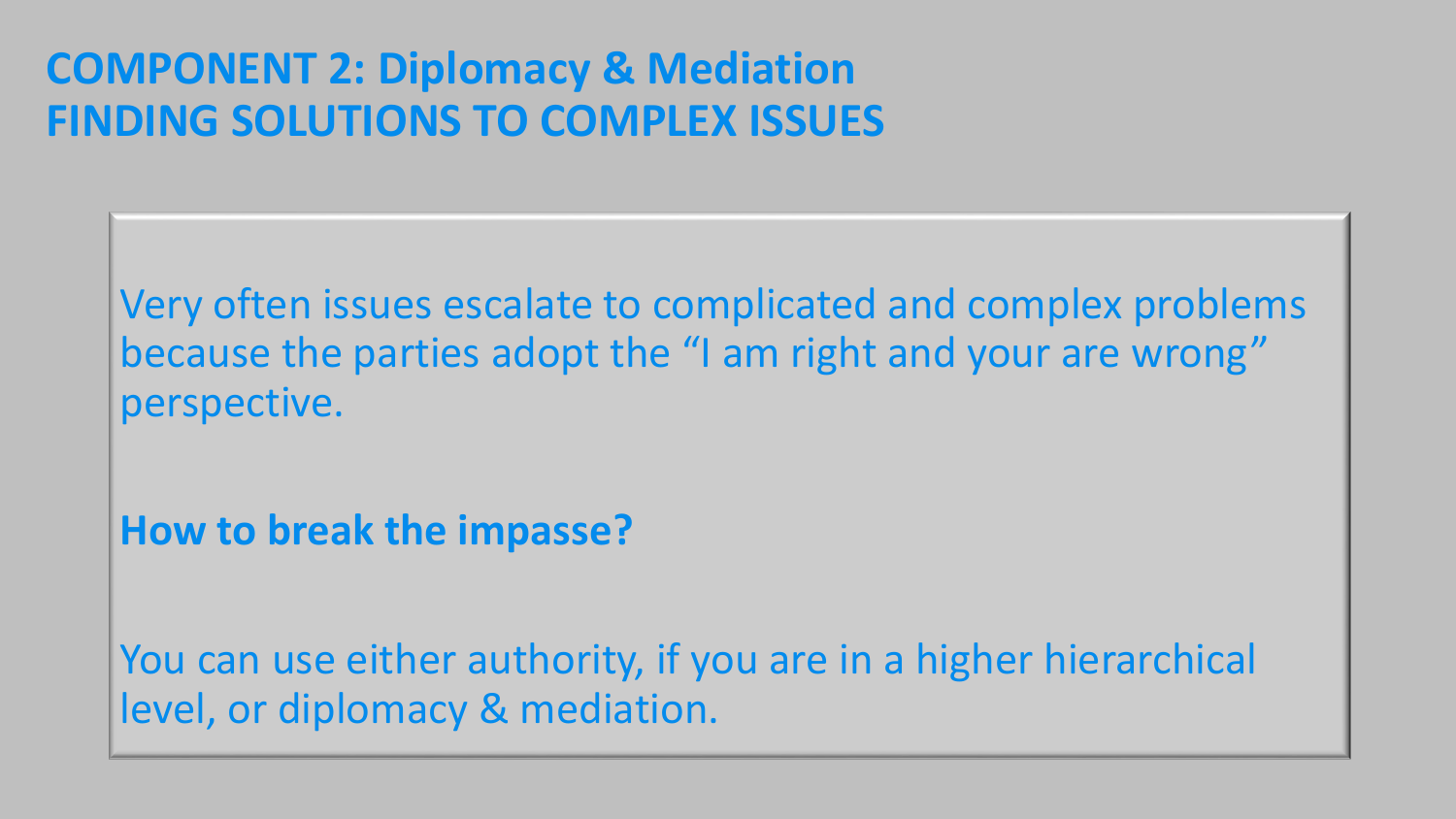#### **COMPONENT 2: Diplomacy & Mediation FINDING SOLUTIONS TO COMPLEX ISSUES**

#### **Benefits of diplomacy & mediation:**

- During the mediation process people grow and learn each other
- Relationship is restored and reinforced
- Cooperation improves
- Lines of communication open up again.
- Working environment becomes healthier.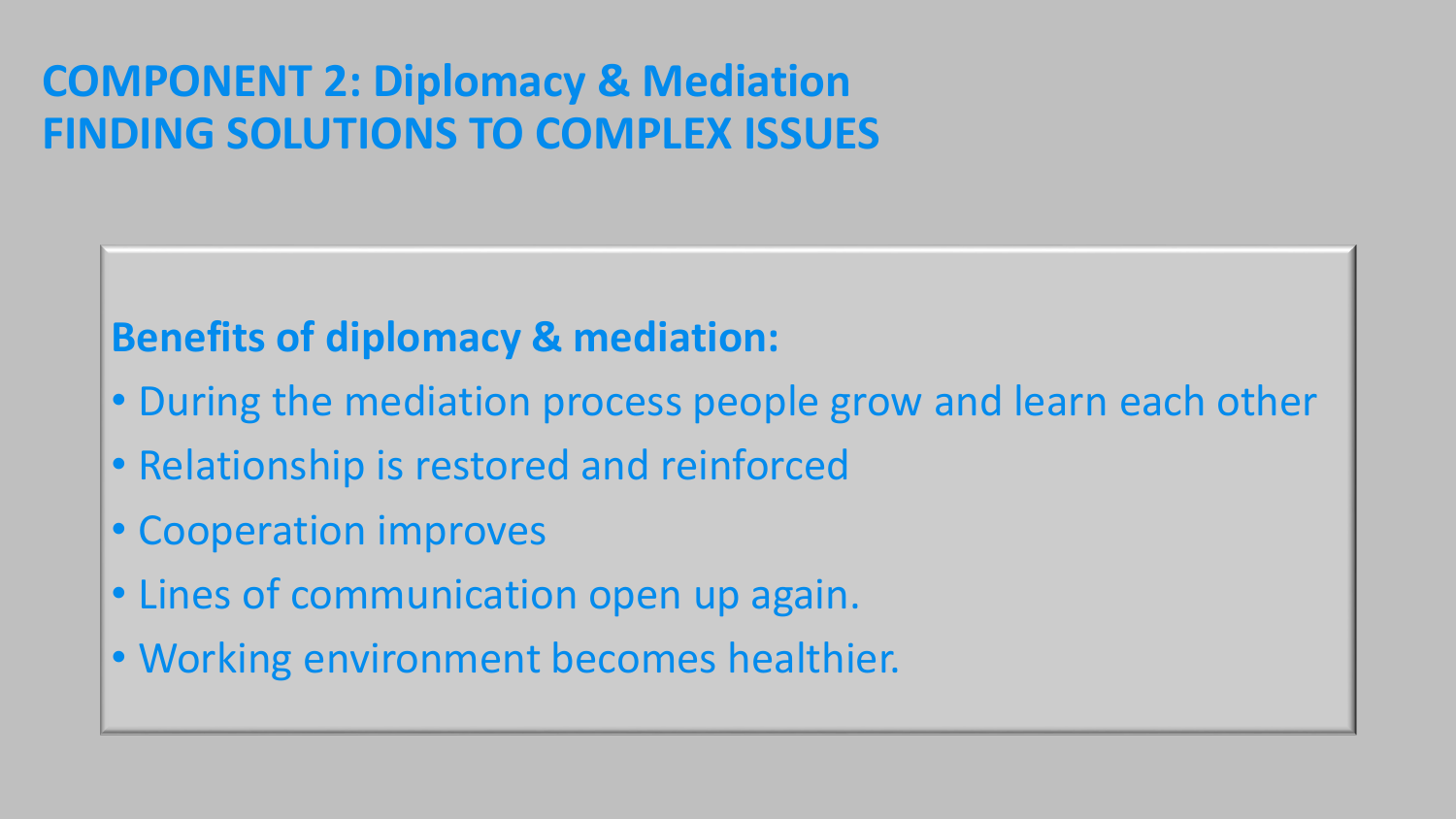#### **COMPONENT 3: Building teams & Communities SERVING A SOCIAL CAUSE**

• Finding the social cause that makes sense for your company to serve and connect with.

- Build team or teams of volunteers within your company to run project(s) around this cause.
- Connect with the community within the society which is related to your cause.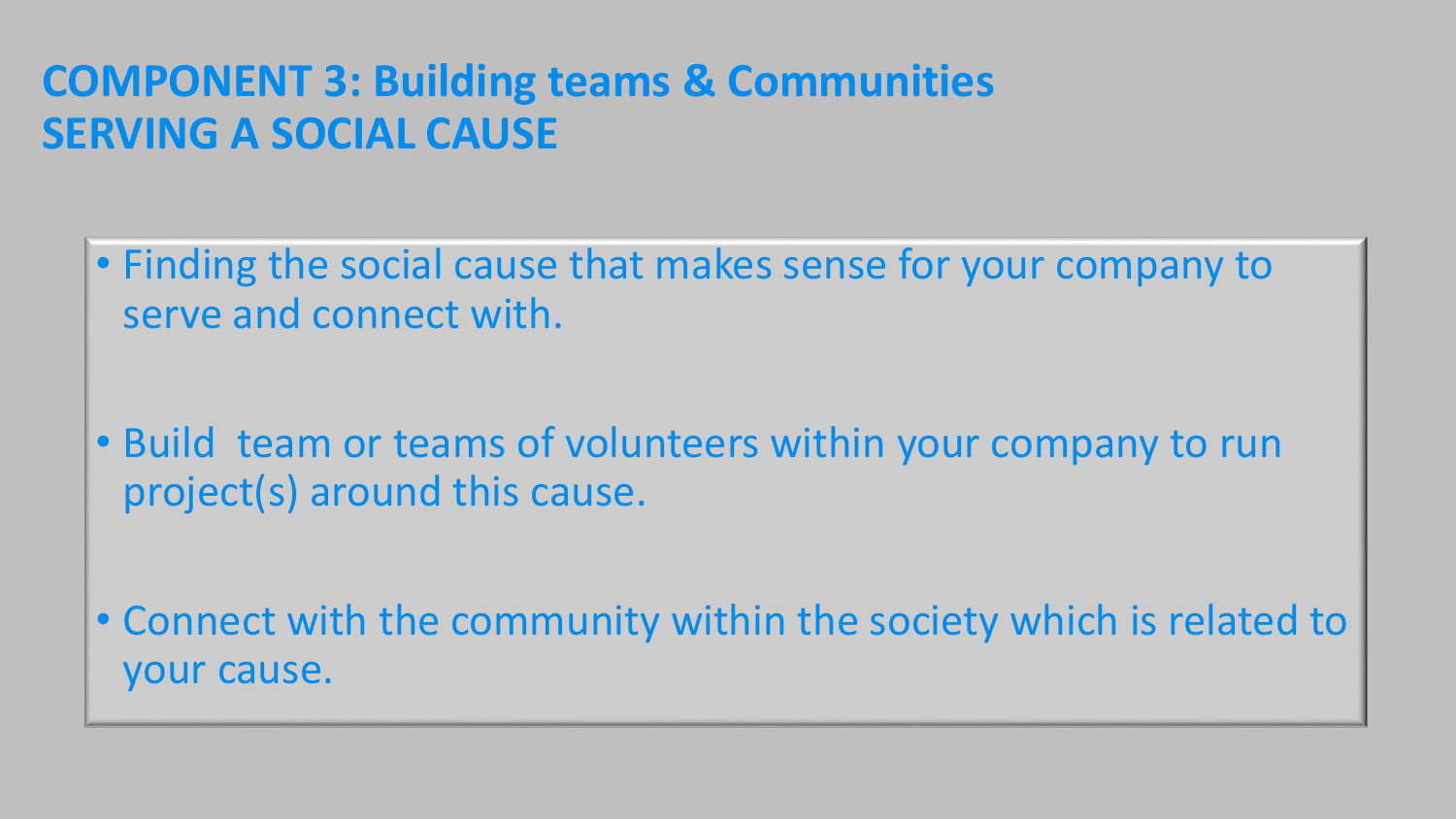#### **COMPONENT 3: Building teams & Communities SERVING A SOCIAL CAUSE**

**Benefits of serving a social cause as a company:**

• Studies have shown that when employees pursue a profound purpose there are significant positive effects such as higher levels of motivation and productivity, better mental and physical health.

• Company acquires unique value point